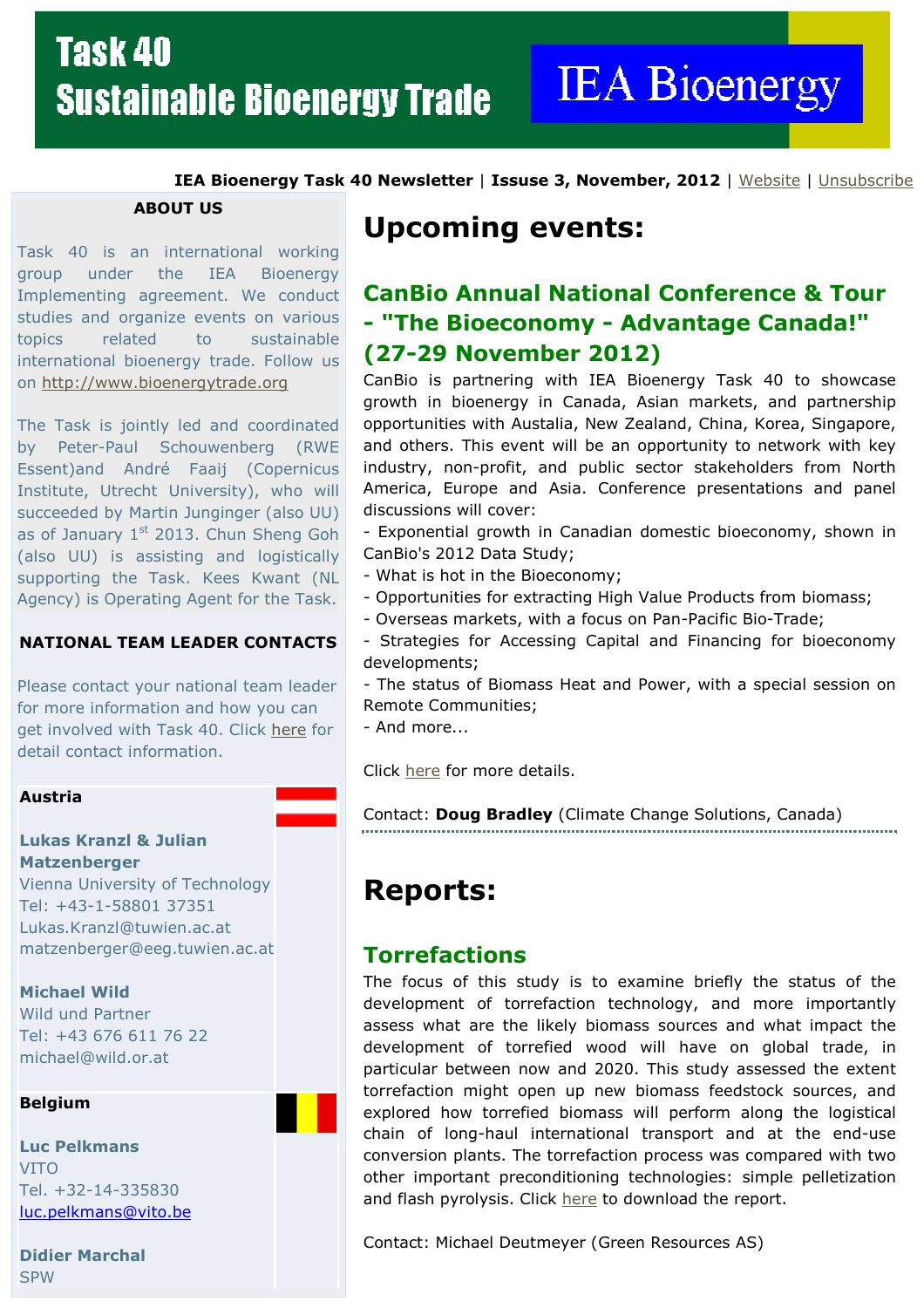Tel : +32-81-335865 Didier.Marchal@spw.wallonie.be

#### Brazil

Arnaldo Walter State University of Campinas Tel: +55-19-3521-3283 awalter@fem.unicamp.br

#### Canada



 $\bigodot$ 

Doug Bradley Climate Change Solutions Tel: +1-613-321-2303 douglas.bradley@rogers.com

#### Evelyne Thiffault

NRCan - Laurentian Forestry **Centre** Tel.: (418) 648-5835 Evelyne.Thiffault@RNCan-NRCan.gc.ca



#### Lars Nikolaisen Danish Technological Institute Tel: +45 -7220- 1302

Lars.Nikolaisen@teknologisk.dk

#### Thomas Bornerup

Verdo Energy A/S Tel: +45 8911 4727 tbo@verdo.dk

#### Finland

#### Tapio Ranta Jussi Heinimö Lappeenranta University of Technology Tel: +358 294 462 111 tapio.ranta@lut.fi jussi.heinimo@lut.fi

#### Germany

Uwe R. Fritsche IINAS - International Institute for Sustainability Analysis and **Strategy** Tel: +49 (6151) 94324-0 uf@iinas.org

Daniela Thrän DBFZ

# The Potential Role of Biofuels in Commercial Air Transport - Biojetfuel

This report is an overview, not a detailed analysis, of the use of biofuels in commercial aviation. Aviation is a global industry with global problems and challenges that also demands global solutions. Key objectives of commercial aviation are to find reliable fuel alternatives to cut costs, and reduce volatility of fuel supply, GHG and improve logistics. The use of biofuels in commercial aviation has received considerable attention in recent years, as it is currently one of the best short to medium term alternatives. Commercial aviation is predicted to grow at a 5% rate annually until 2030, exceeding expected fuel efficiency improvements of approximately 3%; this implies that fuel consumption and emissions will continue to rise. According to IATA (2011b) the airline industry will progress from carrying 2.4 billion passengers in 2010 to an estimated 16 billion passengers in 2050. The global fleet now numbers 100,000 and there are eight major aircraft manufacturers. This is an industry that requires huge investment but provides low returns. Download the report.

Contact: Frank Rosillo-Calle (Imperial College London, UK)

# On-going work:

## Monitoring Sustainability Certification of **Bioenergy**

The study was started in January 2012 and will be concluded by the end of the year. In May a survey was distributed to stakeholders in all regions of the world. The survey specifically investigates the operational experiences of people actively involved with any aspects of bioenergy production systems. We are keen to hear from those engaged in biomass feedstock production, conversion into primary and secondary biofuel and bioenergy products, markets and trade. Experts familiar with bioenergy based on agriculture, forestry and dedicated energy crops, and governance mechanisms that include binding and voluntary standards, legislation, regulations and certification schemes are welcome to share their experiences. The survey places a particular focus on the input of stakeholders on how systems can be improved to be more effective. Many people have responded - so far we have received 157 survey responses, from all over the world. Meanwhile a first statistical analysis of the responses is available (download).

Contact: Luc Pelkmans (VITO, Belgium)

#### Project description:

At present numerous biomass and biofuel sustainability certification schemes are being developed or implemented by a variety of private and public organisations. Schemes are applicable to different feedstock production sectors (forests, agricultural crops), different bioenergy products (wood chips, pellets, ethanol, biodiesel, electricity), and whole or segments of supply chains. This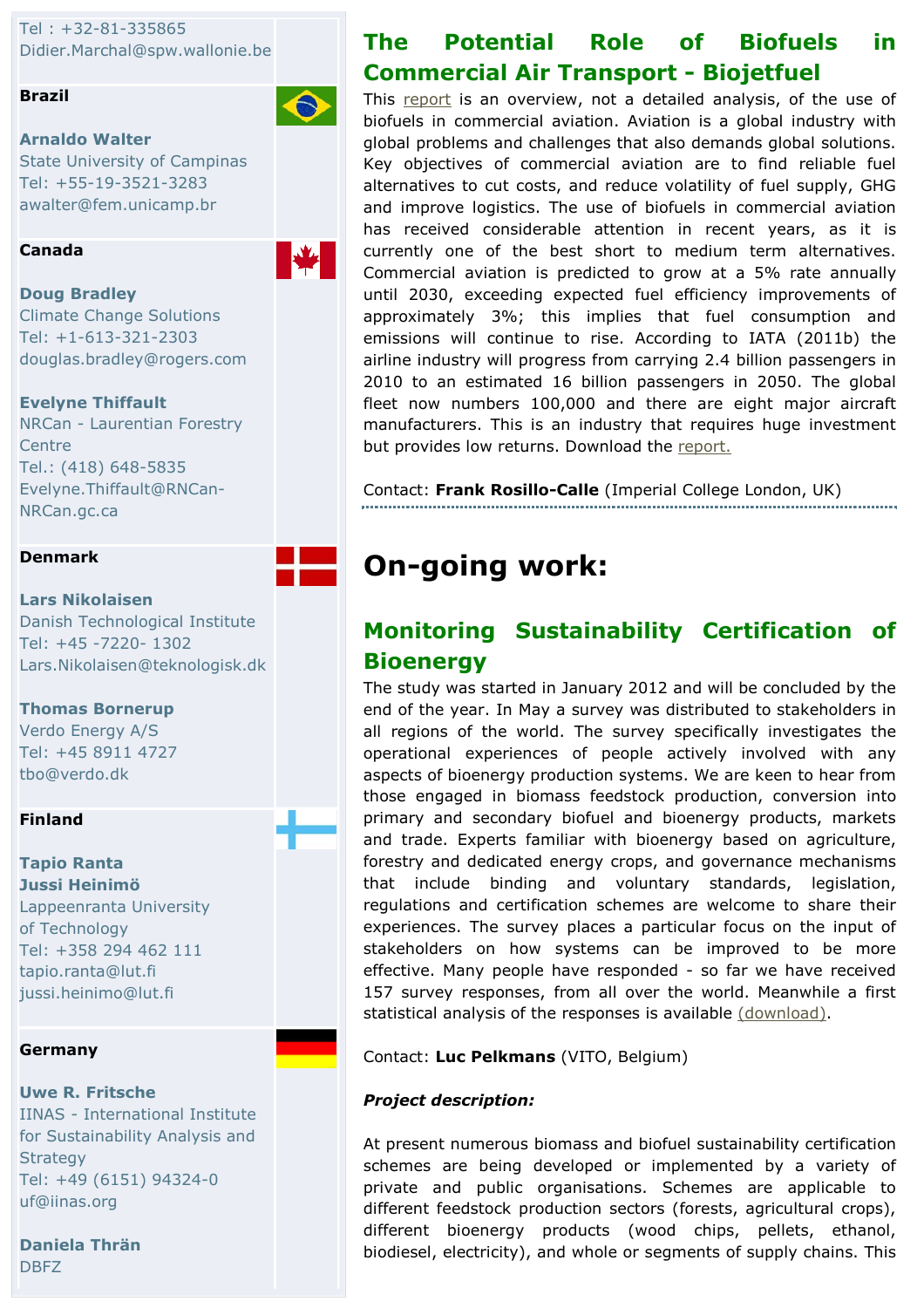Tel.: +49- 341- 2434-435 Daniela.Thraen@dbfz.de

#### Michael Deutmeyer

Green Carbon Group Mobile: +49 173-9099250 michael.deutmeyer@greencarbon-group.com

#### **Italy**

#### Alessandro Berti

Api Nòva Energia l. Tel: +39-06-8493351 Alessandro.berti@ apinovaenergia.com

#### Maurizio Cocchi

ETA - Renewable Energies Tel: +39-055-5002174 Maurizio.cocchi@etaflorence.it

#### Japan

Shinichi Goto & Mitsu Oguma AIST Tel: +81-29-861-7080 goto.s@aist.go.jp & mitsu.oguma@aist.go.jp

#### Hayashi Yoshihiro **NEDO** Tel: +81-44-520-5271 hayashiysh@nedo.go.jp

The Netherlands

Andre Faaij, Martin Junginger, Chun Sheng Goh Utrecht University Tel: +31-30-2537643 a.p.c.faaij@uu.nl & h.m.junginger@uu.nl c.s.goh@uu.nl

Peter-Paul Schouwenberg RWE - Essent Corporate Affairs peterpaul.schouwenberg@essent.nl



#### Trønd Bratsberg Enova Tel: +47 466 75 142 arild.fallan@enova.no

Norway

wide range of schemes, developed largely without coordination among the organisations involved, may create confusion among the actors, depression of markets, and unnecessary cost burdens and restrictions on sustainable trade.

Within IEA Bioenergy a strategic study was initiated among Tasks 40, 43 and 38 to monitor the actual implementation process of sustainability certification of bioenergy, evaluate how stakeholders are affected by certification initiatives, quantify the anticipated impact on worldwide bioenergy trade, assess the level of coordination among schemes, and make recommendations to remove barriers which may depress markets and reduce sustainable trade. Consulting different stakeholder groups and obtaining a view on how certification schemes are operating and impacting markets is one of the main objectives of the study. It is anticipated that recommendations be representative of the whole bioenergy certification sector and therefore have high potential to improve an otherwise uncoordinated interest in ensuring bioenergy trade is sustainable.

Within IEA Bioenergy a strategic study was initiated among Tasks 40, 43 and 38 to monitor the actual implementation process of sustainability certification of bioenergy, evaluate how stakeholders are affected by certification initiatives, quantify the anticipated impact on worldwide bioenergy trade, assess the level of coordination among schemes, and make recommendations to remove barriers which may depress markets and reduce sustainable trade. Interaction with different stakeholder groups is one of the main objectives of this study, so we anticipate the recommendations being representative  $[h|c1]$  of the whole bioenergy certification sector and therefore having high potential to improve an otherwise uncoordinated interest in ensuring bioenergy trade is sustainable.

### Health and Safety Aspects of Solid Biomass Storage, Transportation and Feeding

Task 40 will investigate various health and safety issues of different transportation modes, based on articles and other materials, collected from national sources and a few of interviews on a national level with those persons actively involved in these issues (port authorities, biomass transporting companies, etc.). It is important to share information on risks incidents, lessons learned and procedures specifically related to transport.

Contact: Lars Nikolaisen (Danish Technological Institute, Denmark)

#### Large industrial users of energy biomass

The objective of the study is to obtain a global overview of the biomass use in industrial applications and transport sectors. The study investigates data availability and challenges related to the identifying the largest industrial users of energy biomass. The aim is to compose list of world largest users of energy biomass. The study includes heat and power plants and biofuel plants.

Contact: Esa Vakkilainen & Jussi Heinimö (Lappeenranta